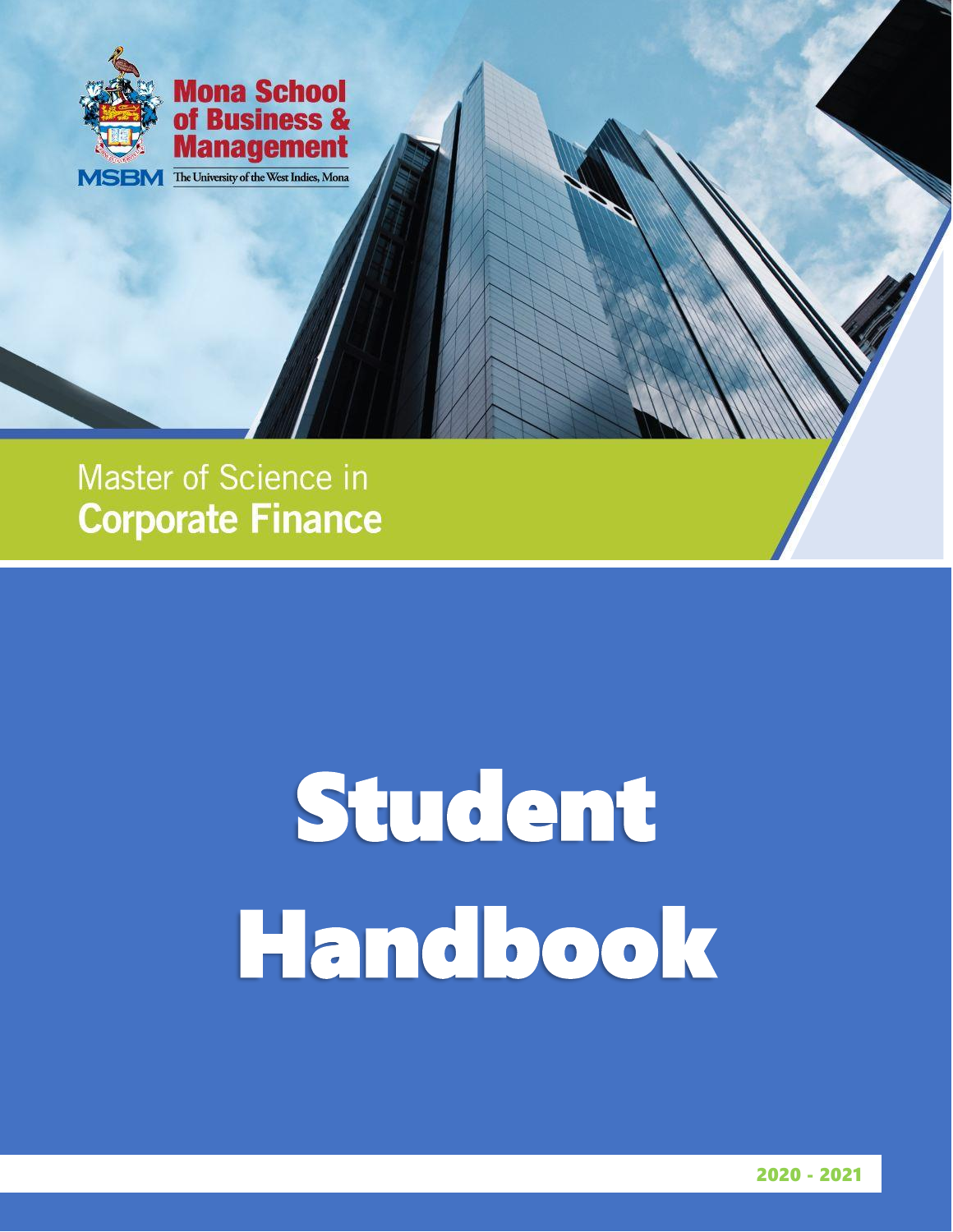# TABLE OF CONTENTS

| <b>Introduction</b>                                                | 3  |
|--------------------------------------------------------------------|----|
| <b>Admission Requirements</b>                                      | 4  |
| <b>Application Procedure, Registration &amp; Identification</b>    | 5  |
| <b>Student Requirements &amp; Attendance Policy</b>                | 6  |
| <b>The Online Learning Experience</b>                              | 7  |
| <b>List of Courses</b>                                             | 8  |
| <b>Sequence of Courses</b>                                         | 9  |
| <b>Course Descriptions</b>                                         | 10 |
| <b>Course Work Assignments</b>                                     | 12 |
| <b>Examinations &amp; Marking Scheme</b>                           | 13 |
| The Award of Distinction and of High Commendation & Plagiarism     | 14 |
| <b>Graduate Course Work Accountability Statement &amp; Tuition</b> | 15 |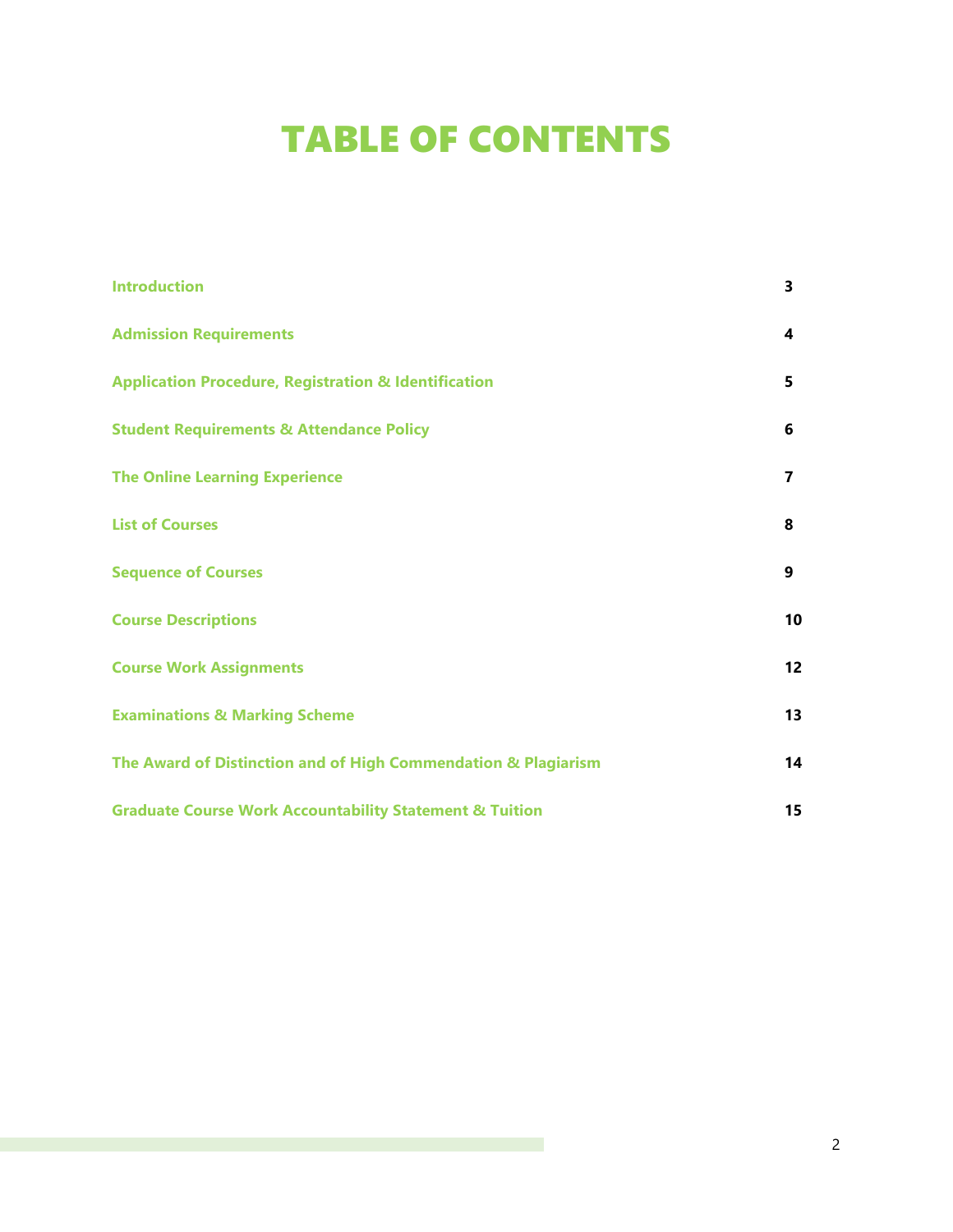### Introduction

The Master of Science in Corporate Finance Programme is designed to meet the current demands of the economic marketplace and provide participants with rigorous training to help develop proficiencies to find solutions to real-life financial situations. The focus of the M.Sc. Corporate Finance is to provide technical training to persons who are interested in pursuing a career in the financial sector. It will provide rigorous technical academic training to persons who wish to have a career as a trader, financial analyst, corporate banker, risk analyst among others. It is particularly suited to graduates seeking to work in the areas of: corporate management, international financial management, investment services, brokerage, insurance, and commercial and investment banking. The programme covers the three key areas of finance: financial markets, financial institutions, and investments.

#### *The core objectives of the programme are as follows:*

- To understand the fundamental concepts and tools of finance.
- To understand financial management concepts and tools required by managers to make investment decisions.
- To understand the importance of ethical financial governance to the sustainability of business firms, and the impact of the firm's decisions on all stakeholders.
- To apply financial management tools to the financing decisions and dividend decisions faced by the firm.
- To evaluate the interactions, from a governance perspective, between firm management, financial markets and stakeholders.
- To evaluate the risk profile of firms such as costs of capital, debt and equity capital, using financial data.
- To discuss the operations of the equity market, the bond market and the derivatives market, and the financial assets traded in each of these markets.
- To explain the global financial environment experienced by multinational corporations
- To evaluate complex financial problems by using quantitative methods and models to support managerial decision-making processes
- To demonstrate competency in Corporate Finance, Investments, Financial Institutions, and Risk Management to solve finance problems
- To prepare and analyze financial reports that will serve as an effective means of communication to stakeholders
- To value stocks, bonds, and derivatives using cutting-edge valuation methods

The programme will cater to a unique segment of the financial market, particularly students who have an interest in developing their financial skills to solve complex business problems and/or are interested in pursuing a career in the exciting and fast-growing field of finance. The MSBM Finance laboratory equipped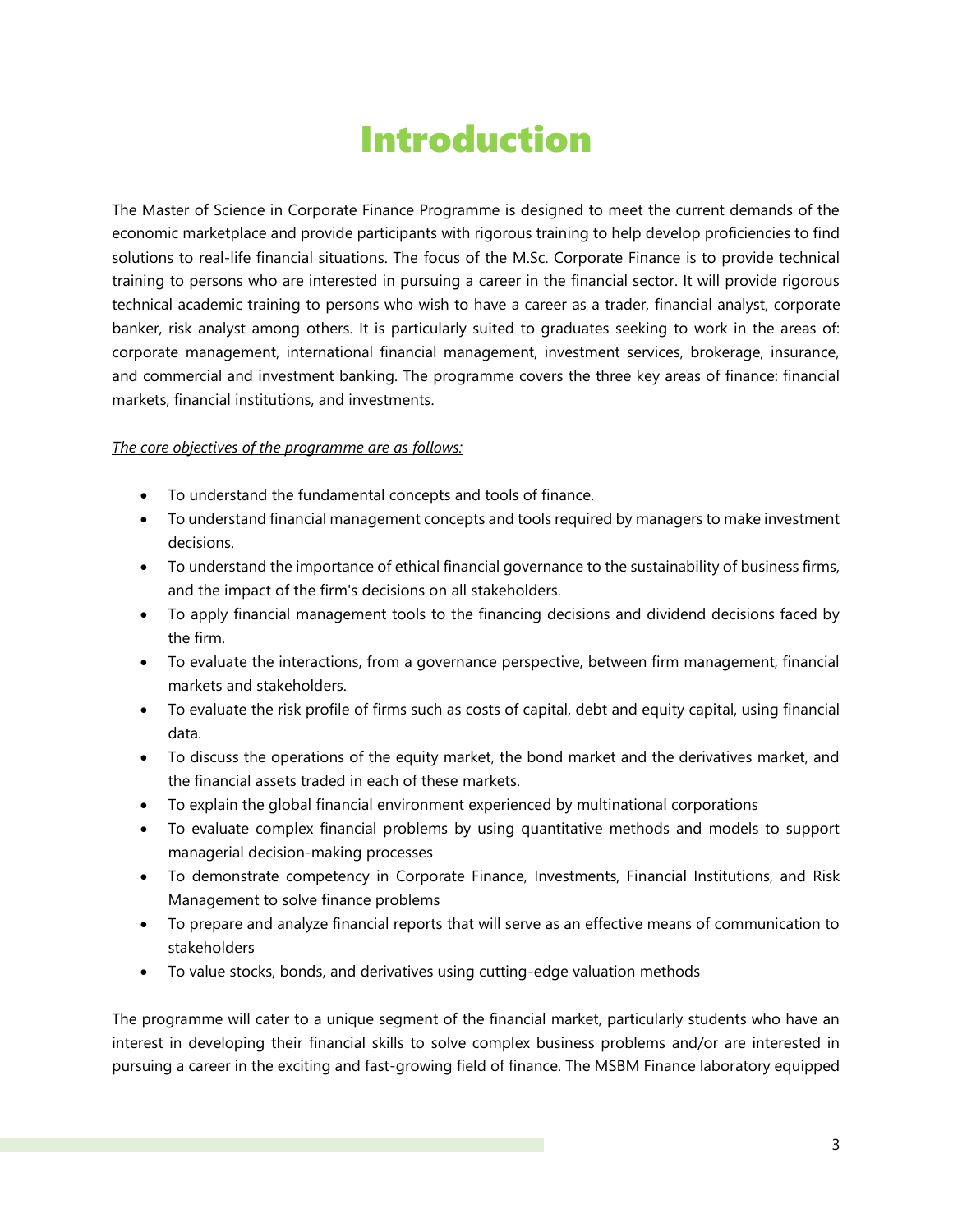with **Bloomberg terminals** will assist in providing 'first world' training and experience. Students will be strategically positioned for roles such as:

- Investment Banker
- Financial Analyst
- Investment Manager
- Finance Director
- Project Analyst
- Stockbroker/Securities Trader
- Fund Manager
- Financial Planner
- Consultant
- Bank Manager

Graduates will be equipped to work in the financial services, insurance, hospitality, health care, education, manufacturing and trade sectors.

# Admission Requirements

Applicants must:

- Hold a Bachelor's degree or equivalent from a university or college acceptable to the University of the West Indies, with **GPA of 2.5** or higher and must have passed **MGMT 2023 Financial Management 1** or an equivalent undergraduate finance course.
- Have a good grounding in quantitative subjects.
- Provide two letters of recommendation.

**NB:** Applicants who are adjudged to have an insufficient background in a quantitative or financial management discipline may still qualify for entry into the programme, but will be required to pursue preliminary prerequisite quantitative or financial management courses.

- Applicants with a degree with a GPA lower than 2.5 will be considered under the following conditions:
	- $\circ$  Having professional experience in a finance related field with a minimum of 3 years work experience; and
	- o Passing a departmental interview conducted by the School's Programme Admissions Committee.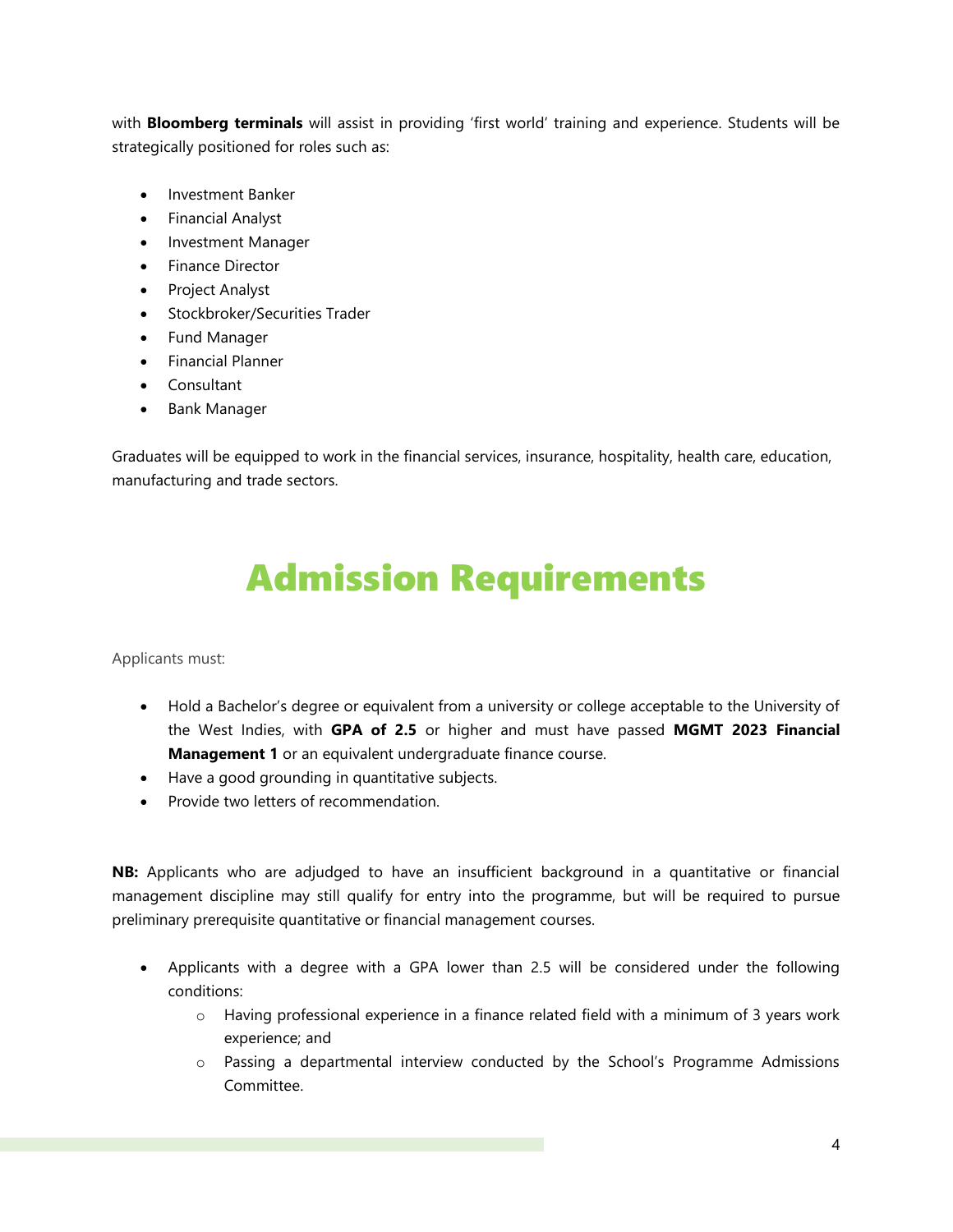# Application Procedure

All applicants are encouraged to apply online early: [http://sas.uwimona.edu.jm:9010/banndata1](http://sas.uwimona.edu.jm:9010/banndata1-srv_mona/uwm_adm.p_index) [srv\\_mona/uwm\\_adm.p\\_index](http://sas.uwimona.edu.jm:9010/banndata1-srv_mona/uwm_adm.p_index)

#### **Interviews**

As part of the selection process, MSBM reserves the right to interview applicants for further exploration of their qualifications and experience. You may therefore be called for an interview, possibly at short notice, in order to expedite the process.

#### **Acknowledgement**

Once your online application has been processed and you are successful, you will receive an offer online, via your e-mail address from the Office of Graduate Studies and Research.

#### **Confirmation of Acceptance**

Applicants who have been offered a place in the programme must confirm their acceptance online by the date specified in the offer. **NB:** If you are offered a place and you are unable to take up the offer, you will be required to defer or reject the offer online.

# Registration

Before the start of the academic year students are required to register for Semester 1 and Semester 2 for that academic year. Part time students are also required to register for Semester 3.

### Identification Card

Once you have registered for your classes, you will be able to obtain your ID card. Your Programme Coordinator will provide the necessary instructions.

The cost for identification card renewal is J\$500. The renewal fee is also applicable to students who change their enrollment status. The cost for identification card replacement is J\$750.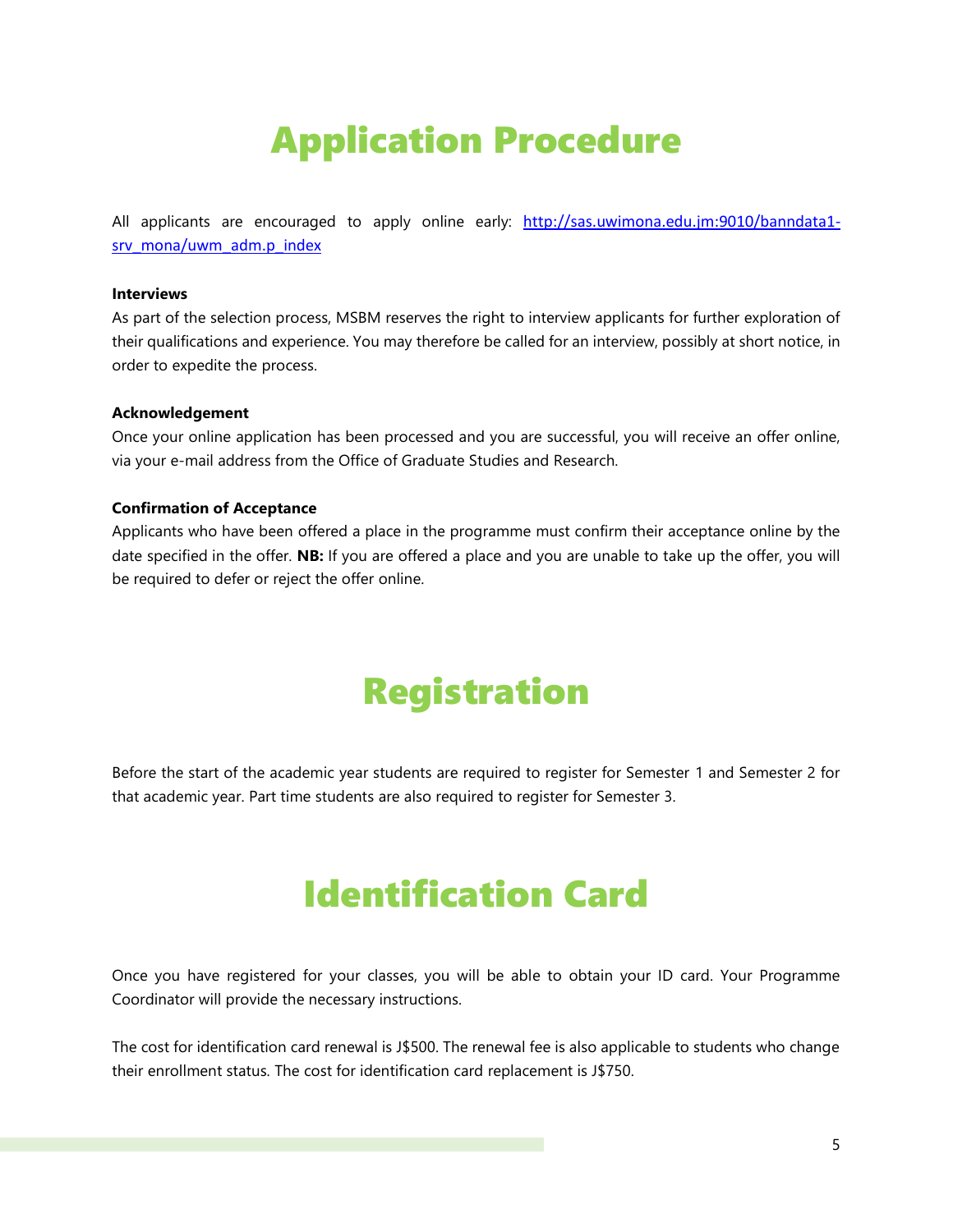### Student Requirements

- Students should have an active registration status until the completion of their degree. **Students who are not doing courses in a particular semester must request leave of absence** from the Office of Graduate Studies and Research for the inactive period.
- Students who are required to do co-requisites are allowed one sitting of the course without being charged.
- Students **must** submit a request for a third attempt of any graduate course at the Office of Graduate Studies and Research.
- Students who are doing a second sitting of a graduate course must inform the Coordinator in writing indicating their name, identification number, the course code, the name of the course, and the semester in which the course is being done.

# Attendance Policy

It is important for students to attend lectures regularly on a timely basis and to work steadily throughout the semester to benefit fully from the programme.

Any student who, having registered for a course and examination, fails to take the examination shall be deemed to have failed the examination. In cases of illness the candidate shall present to the Office of Graduate Studies and Research, a medical certificate, as proof of illness, signed by the University Health Officer or by any other Medical Practitioner approved for this purpose by the University. The student shall send the medical certificate within (7) seven days from the date of that part of the examination in which the performance of the student is affected.

Students who are encountering difficulties in completing their programme of study should apply for leave of absence. Requests for leave of absence should be sent to the Assistant Registrar, Graduate Studies and Research, indicating the reason for the request. Approval of a request for leave of absence is not automatic.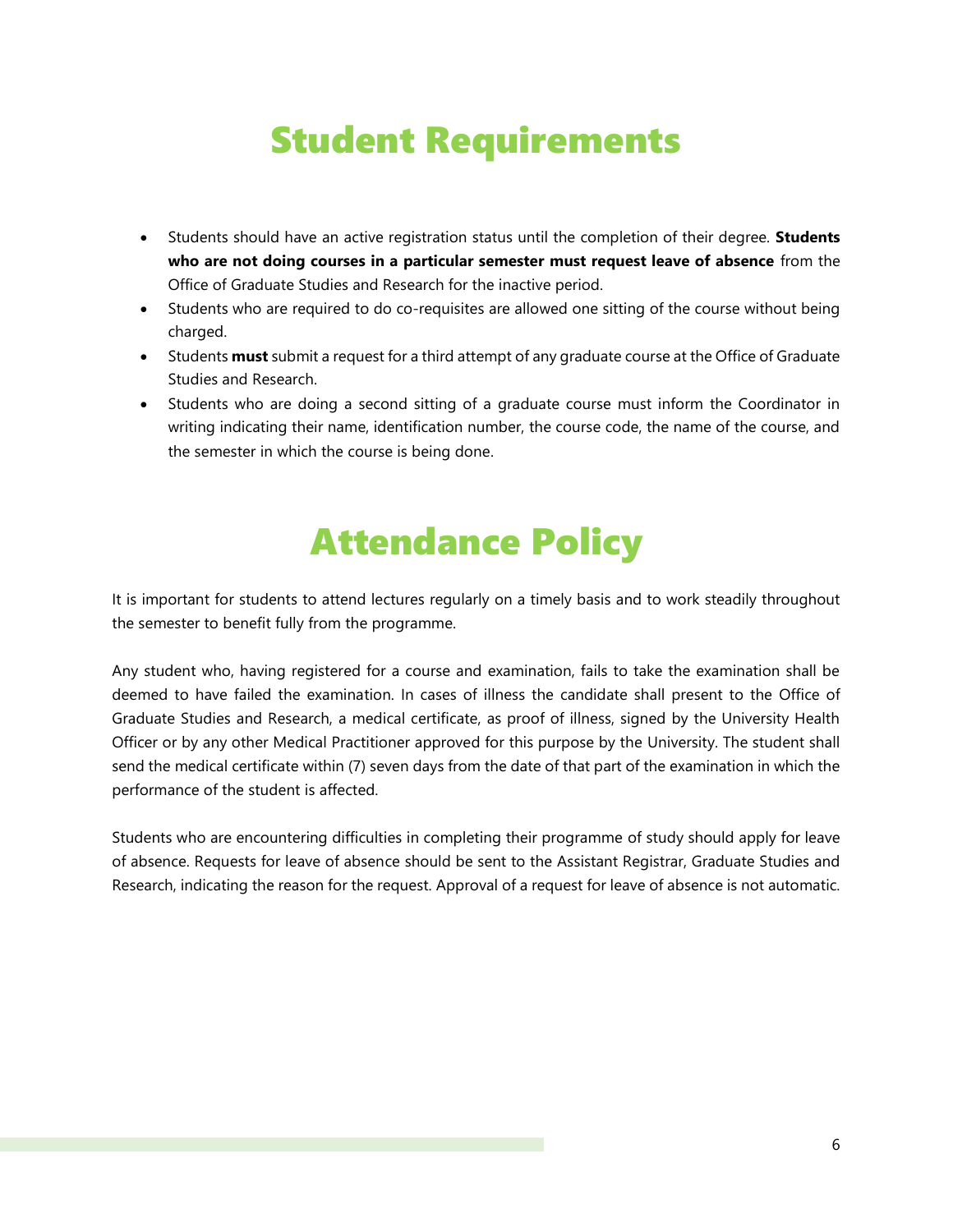# The Online Learning Experience

Classes will be offered in a virtual/remote mode for at least the first semester with limited face-to-face interactions given social distancing and other health guidelines.

#### **For remote teaching-learning experience, please note the following:**

- 1. Live classes will be held during the class time on your timetable.
- 2. Synchronous delivery (Lecture Sessions) this means that students will be able to interact with the lecturer(s) during the time of the class session. The virtual class session will be delivered through Blackboard Collaborate (the participation link will be posted in your MSBM-ELS container). While the ideal is to have all students in the live session, we understand that, for various reasons, a number of students might not be "in class". For this reason, we will be recording each of the class sessions and making this available, to you – asynchronous delivery. The recording of each session will be made available in MSBM-ELS, no later than 36 hours after the end of the live session. Students are encouraged to download these recordings, thus ensuring that you can view/listen to them at your own leisure, even when you have problems accessing the internet/MSBM-ELS.
- 3. Office Sessions If you have a need to schedule group or individual sessions using the available office hours, please send your request via email to your lecturer and copy to your Programme Coordinator. Please send messages from your UWI email address. You will receive instructions regarding accessing your UWI email account once you have registered for your courses.

#### **Maximizing the Online Experience:**

- Ensure that you have consistent and reliable Internet access.
- Take some time to become familiar with the tools you will need to participate in your online courses. Explore the tools provided to ensure that the technology works on the computer you will be using.
- Set up a dedicated workspace that is distraction free, well lit and comfortable.
- Ensure a productive work environment free from distractions.
- Eliminate distractions for yourself and try not to distract others, so that everyone can focus on the agenda.
- Be aware of your video and audio settings.
- Keep the device you are using out of the direct path of wind from a fan or other sources.
- Silence nearby devices, including cellular phones.
- Wear appropriate attire while participating in online lessons.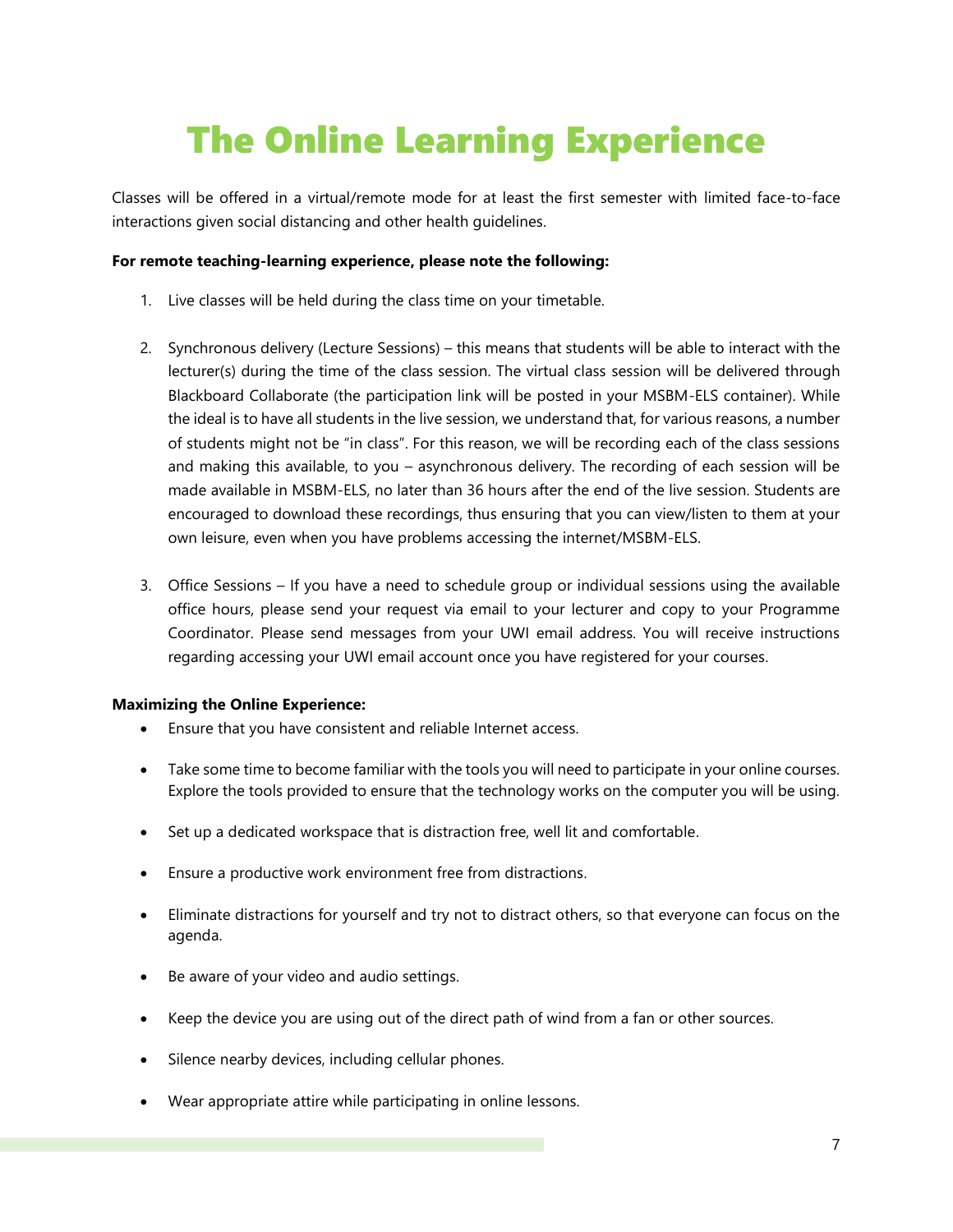# List of Courses

| Course Code      | <b>Course Name</b>                                     | <b>Credits</b> |  |
|------------------|--------------------------------------------------------|----------------|--|
| <b>MGMT 6010</b> | Research Project                                       | 3              |  |
| <b>SBCO 6110</b> | Financial and Managerial Accounting                    | 3              |  |
| SBCO 6170        | <b>Business Analytics</b>                              | 3              |  |
| SBCO 6340        | Business in a Global Environment                       | 3              |  |
| <b>SBCO 6520</b> | <b>Quantitative Methods and Statistical Techniques</b> | 3              |  |
| <b>SBFI 6010</b> | Investment Analysis & Portfolio Management             | 3              |  |
| SBFI 6020        | Advanced Corporate Finance                             | 3              |  |
| SBFI 6030        | International Monetary Economics and Finance           | 3              |  |
| SBFI 6040        | Management of Financial Institutions                   | 3              |  |
| SBFI 6050        | Theory of Finance                                      | 3              |  |
| SBFI 6060        | Corporate Finance and Valuation                        | 3              |  |
| SBRM 6020        | Corporate Finance                                      | <u>3</u>       |  |
|                  |                                                        | 36             |  |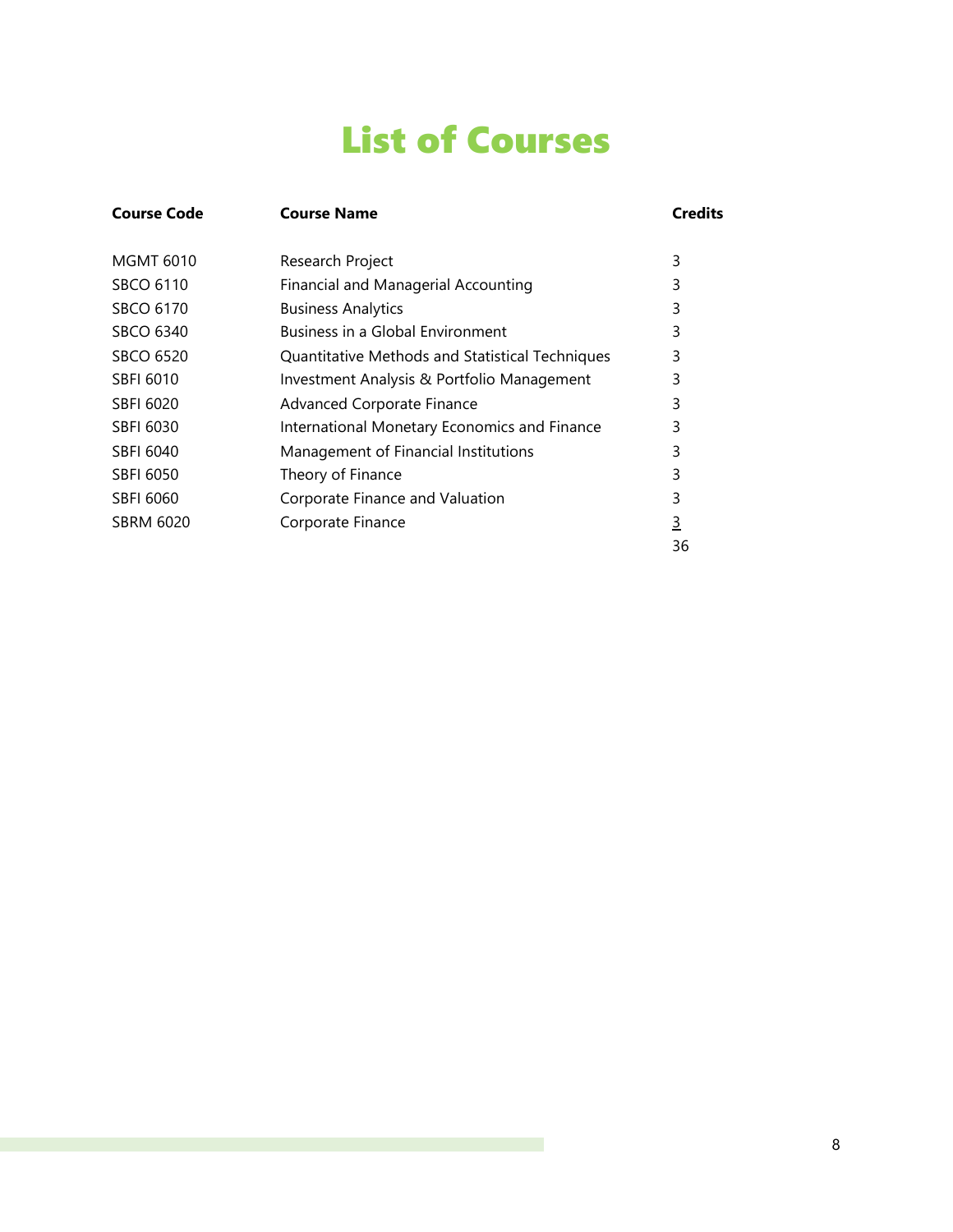# Sequence of Courses

#### **Year 1 (2020/2021)**

| <b>Semester I (September to December)</b>       |                                                         |  |  |  |
|-------------------------------------------------|---------------------------------------------------------|--|--|--|
| Group                                           | <b>Course Code &amp; Title</b>                          |  |  |  |
| Part-Time                                       | SBCO6110: Financial and Managerial Accounting           |  |  |  |
| Part-Time                                       | SBCO6340: Business in the Global Environment            |  |  |  |
| Full-Time                                       | SBRM6020: Corporate Finance                             |  |  |  |
| Full-Time                                       | SBCO6520: Quantitative Methods & Statistical Techniques |  |  |  |
| Full-Time                                       | SBCO6110: Financial and Managerial Accounting           |  |  |  |
| Full-Time                                       | SBCO6340: Business in the Global Environment            |  |  |  |
| <b>Semester II (January to April)</b>           |                                                         |  |  |  |
| Part-Time                                       | SBRM6020: Corporate Finance                             |  |  |  |
| Part-Time                                       | SBCO6520: Quantitative Methods & Statistical Techniques |  |  |  |
| Full-Time                                       | SBFI6030: International Monetary Economics and Finance  |  |  |  |
| Full-Time                                       | SBFI6010: Investment Analysis & Portfolio Management    |  |  |  |
| Full-Time                                       | SBFI6020: Advanced Corporate Finance                    |  |  |  |
| Full-Time                                       | SBFI6050: Theory of Finance                             |  |  |  |
| <b>Semester III/Summer Term (May to August)</b> |                                                         |  |  |  |
| Part-Time                                       | SBCO6170: Business Analytics                            |  |  |  |
| Part-Time                                       | SBFI6050: Theory of Finance                             |  |  |  |
| Full-Time                                       | SBFI6040: Management of Financial Institutions          |  |  |  |
| Full-Time                                       | SBFI6060: Corporate Finance and Valuation               |  |  |  |
| Full-Time                                       | SBCO6170: Business Analytics                            |  |  |  |
| Full-Time                                       | MGMT6010: Research Project                              |  |  |  |

#### **Year 2 (2021/2022)**

| <b>Semester I (September to December)</b>       |                                                        |  |  |  |
|-------------------------------------------------|--------------------------------------------------------|--|--|--|
| <b>Group</b>                                    | <b>Course Code &amp; Title</b>                         |  |  |  |
| Part-Time                                       | SBFI6040: Management of Financial Institutions         |  |  |  |
| Part-Time                                       | SBFI6030: International Monetary Economics and Finance |  |  |  |
| <b>Semester II (January to April)</b>           |                                                        |  |  |  |
| Part-Time                                       | SBFI6010: Investment Analysis & Portfolio Management   |  |  |  |
| Part-Time                                       | SBFI6020: Advanced Corporate Finance                   |  |  |  |
| <b>Semester III/Summer Term (May to August)</b> |                                                        |  |  |  |
| Part-Time                                       | SBFI6060: Corporate Finance and Valuation              |  |  |  |
| Part-Time                                       | MGMT6010: Research Project                             |  |  |  |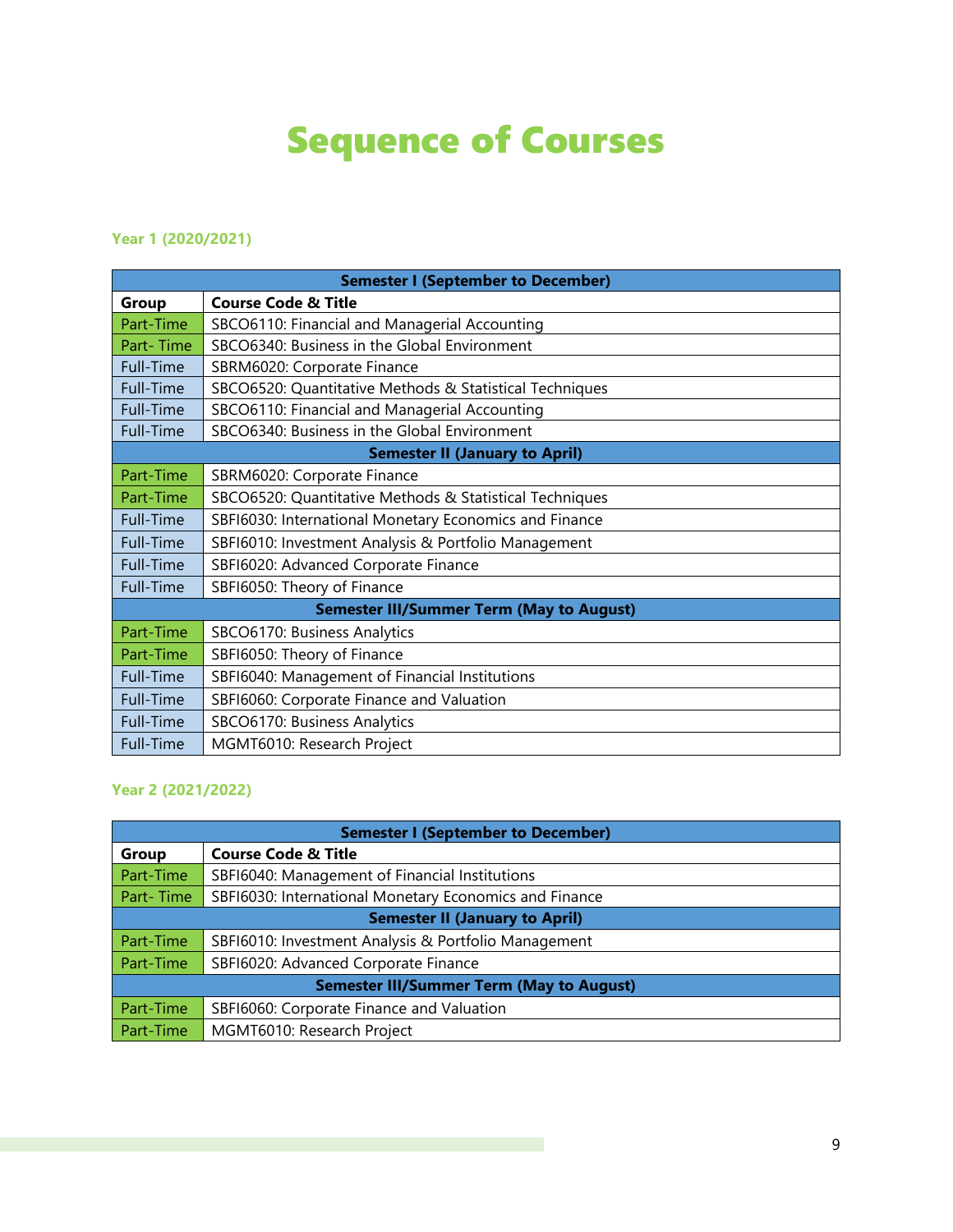### Course Descriptions

#### **MGMT6010: Research Project**

This requirement of the M.Sc. degree is designed to explore methodological issues and applied research on issues critical to improving the practice of Corporate Finance in the Caribbean region.

#### **SBCO6110: Financial and Managerial Accounting**

This course examines the internal accounting systems and current practices of businesses to develop an understanding of the uses and limitations of accounting information in planning, control, decision making, performance evaluation and external reporting processes. It offers a balanced coverage of the concepts, methods and uses of financial and managerial accounting information with a strong emphasis on analysis and reporting.

#### **SBCO6170: Business Analytics**

This course examines the ways in which enterprises such as businesses, non-profits, and Governments can use data to gain insights and make better decisions. Business analytics is applied in operations, marketing, finance, and strategic planning among other functions. The ability to use data effectively to drive rapid, precise and profitable decisions has been a critical strategic advantage for a range of world-leading companies. With the increasing availability of broad and deep sources of information so-called "Big Data" business analytics are becoming an even more critical capability for enterprises of all kinds.

#### **SBCO6340: Business in a Global Environment**

This course examines the critical aspects of the global business environment that influence a firm's decisions and behaviour. It focuses on the macroeconomic, institutional and technological factors at both international and national levels that shape the environment in which firms compete.

#### **SBCO6520: Quantitative Methods and Statistical Techniques**

This course is concerned with the use of quantitative and statistical techniques to assist in rational decision making. The emphasis is not on the techniques themselves, but rather on how they can contribute to better decisions. The approach is to present real business situations in which quantitative and statistical techniques have been applied successfully and to show how managers can use the methods to make better decisions.

#### **SBFI6010: Investment Analysis and Portfolio Management**

This course in investment analysis covers topics related to the efficiency of capital markets and the pricing Table 3 (cont'd) 13 Mona School of Business & Management Students' MBA Catalogue (valuation) and use of various financial securities. The financial instruments reviewed are stocks, bonds, call and put options, commodity futures contracts and swaps Instruments are also considered.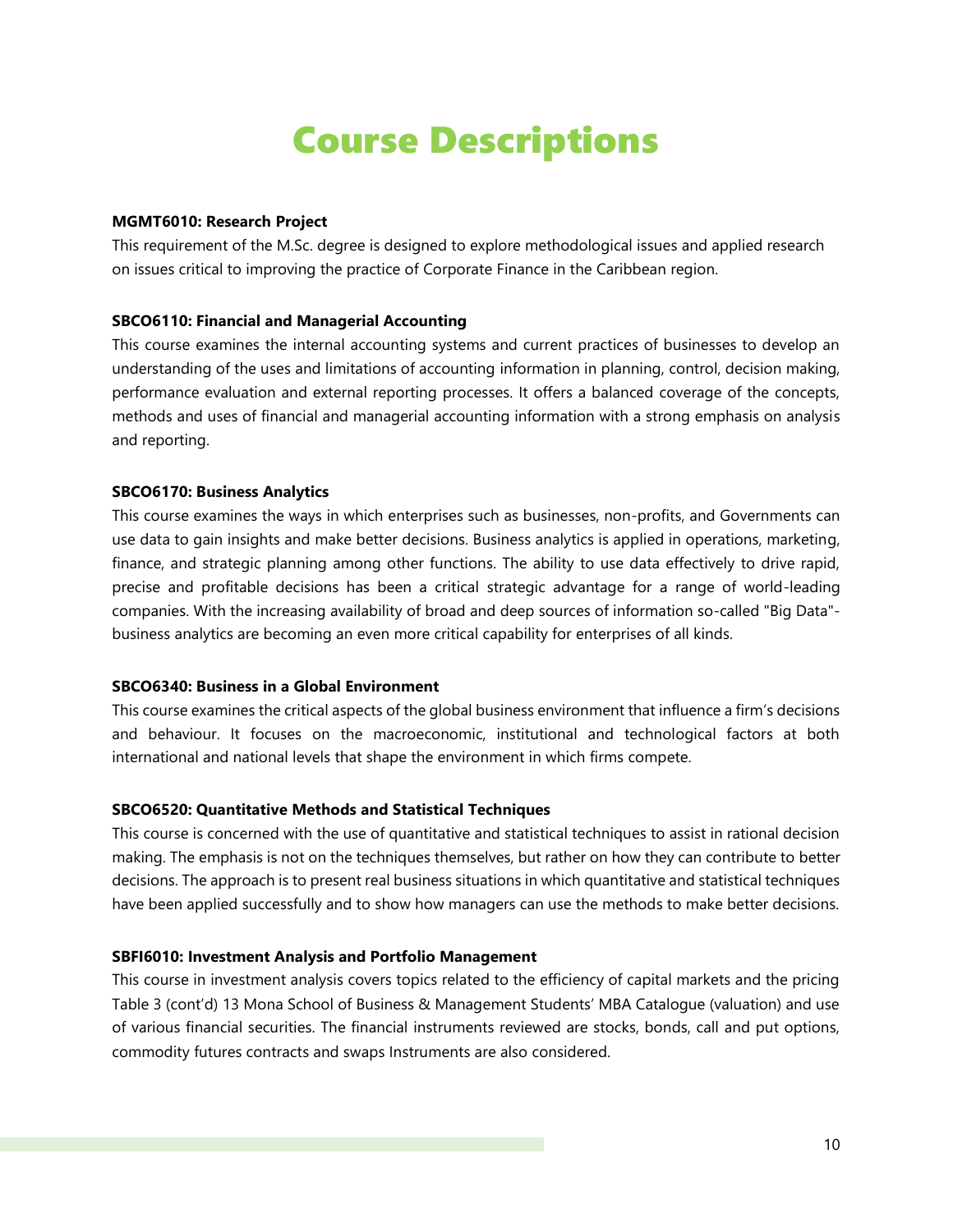#### **SBFI6020: Advanced Corporate Finance**

Corporate Finance covers any decision that may have financial implications for the firm and these can be categorized as follows: - investments that should be made, the firm's role in paying for investments and the expected returns and distribution of such returns. Built around the valuation imperative, this advanced course addresses issues in large corporations, private firms and in specialized situations of acquisitions and corporate distress.

#### **SBFI6030: International Monetary Economics and Finance**

This course is designed to give students an introduction to international finance and institutions. It deals with how optimal corporate decisions are made given the international environment. This is achieved through a thorough study of various exchange rate determination theories, international corporate finance and international portfolio diversification models.

#### **SBFI6040: Management of Financial Institutions**

This course applies financial management techniques to the management of financial institutions, covering issues such as ownership and control, analysis of financial performance, risk and rewards and budgeting. The major risks facing these institutions are discussed and processes that are used to control risks are identified and explored.

#### **SBFI6050: Theory of Finance**

This course will provide a solid foundation to the theory of finance. This course covers the core theory, concepts, tools and skills in finance. An introduction to utility theory, arbitrage, portfolio formation, option pricing, and efficient markets are covered. Generalised measures of risks, mean variance analysis and the capital asset pricing model are introduced.

#### **SBFI6060: Corporate Finance and Valuation**

This course focuses on the core valuation concepts, tools and skills in valuing a business and assets. The course covers the various methods of corporate valuation and provides a practical framework for valuing firms and businesses.

#### **SBRM6020: Corporate Finance**

The main objective of this course is to provide an understanding of financial decision making and financial theory from the point of view of corporate financial managers in competitive financial markets. The course provides a framework, concepts, and tools for analyzing corporate finance problems and issues, based on the fundamental principles of modern financial theory, with an understanding of application to "real-world" situations. The approach is rigorous and analytical. Topics covered include discounted cash flow techniques, corporate capital budgeting and valuation, working capital management, capital structure and cost of capital.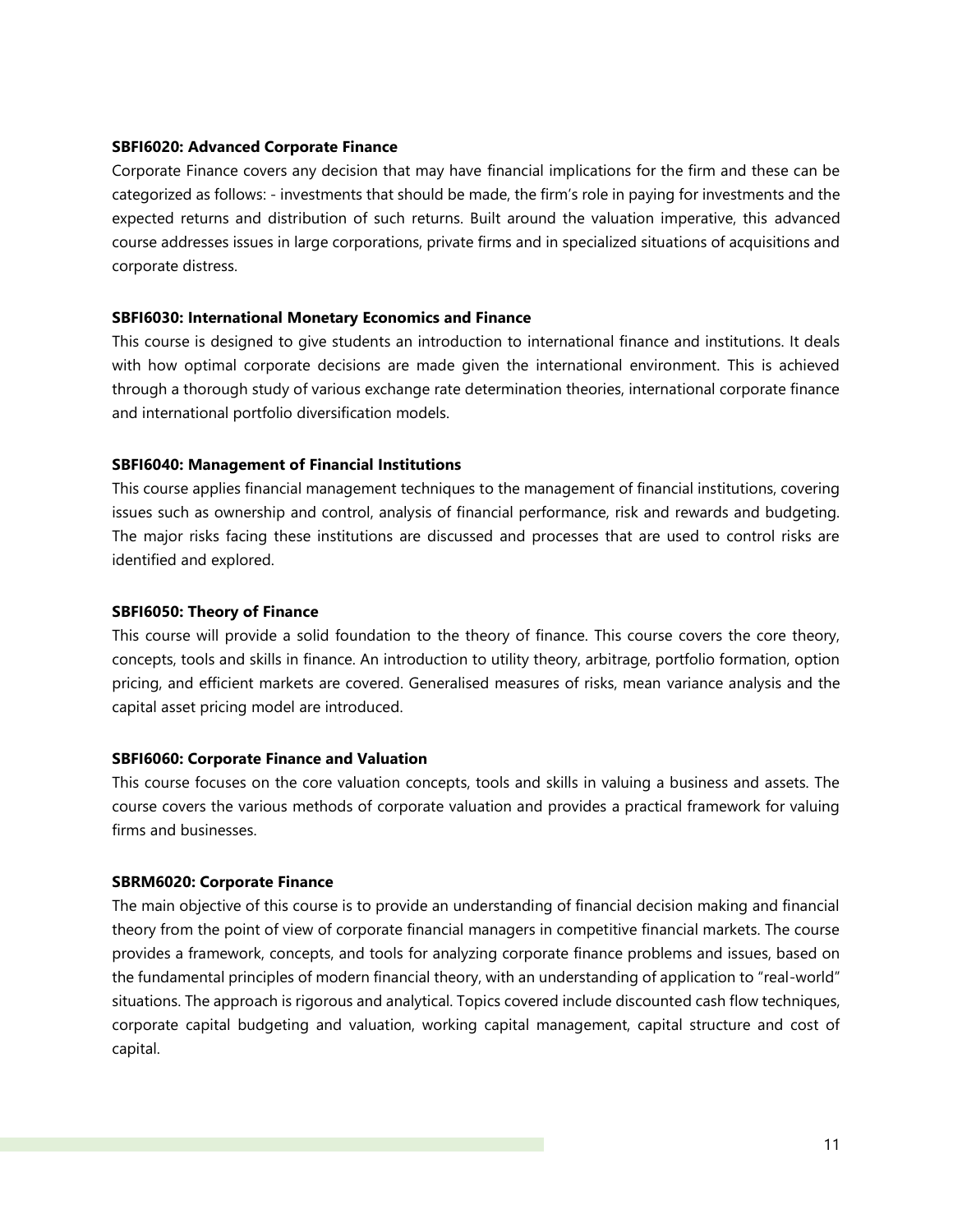# Course Work Assignments

All assessments will be administered through the MSBM-ELS. This will be the only medium for the submission of papers.

- Submit your completed assessments within the timelines specified on the course outline and examination schedule.
- Do not wait until the last minute to try and submit an assignment or exam. Please ensure that you give yourself sufficient time for the submission – remember to plan for the unknown (e.g. power outages, network failure, etc.). The online system will automatically close for submissions on the specified time on the due date.
- Once the assessment has been disseminated in the course container, please direct all queries to your Programme Coordinators who will respond through the course container so that all students may benefit from the response. If you encounter issues that affect your ability to submit at the specified time, you must contact the Programme Coordinator by email as soon as possible. Any student failing to submit his/her paper on time will be deemed to have been absent from the examination.
- All grades can be accessed via MSBM's Executive Learning Space (ELS).
- Course work marks will not be given out over the telephone or to third parties.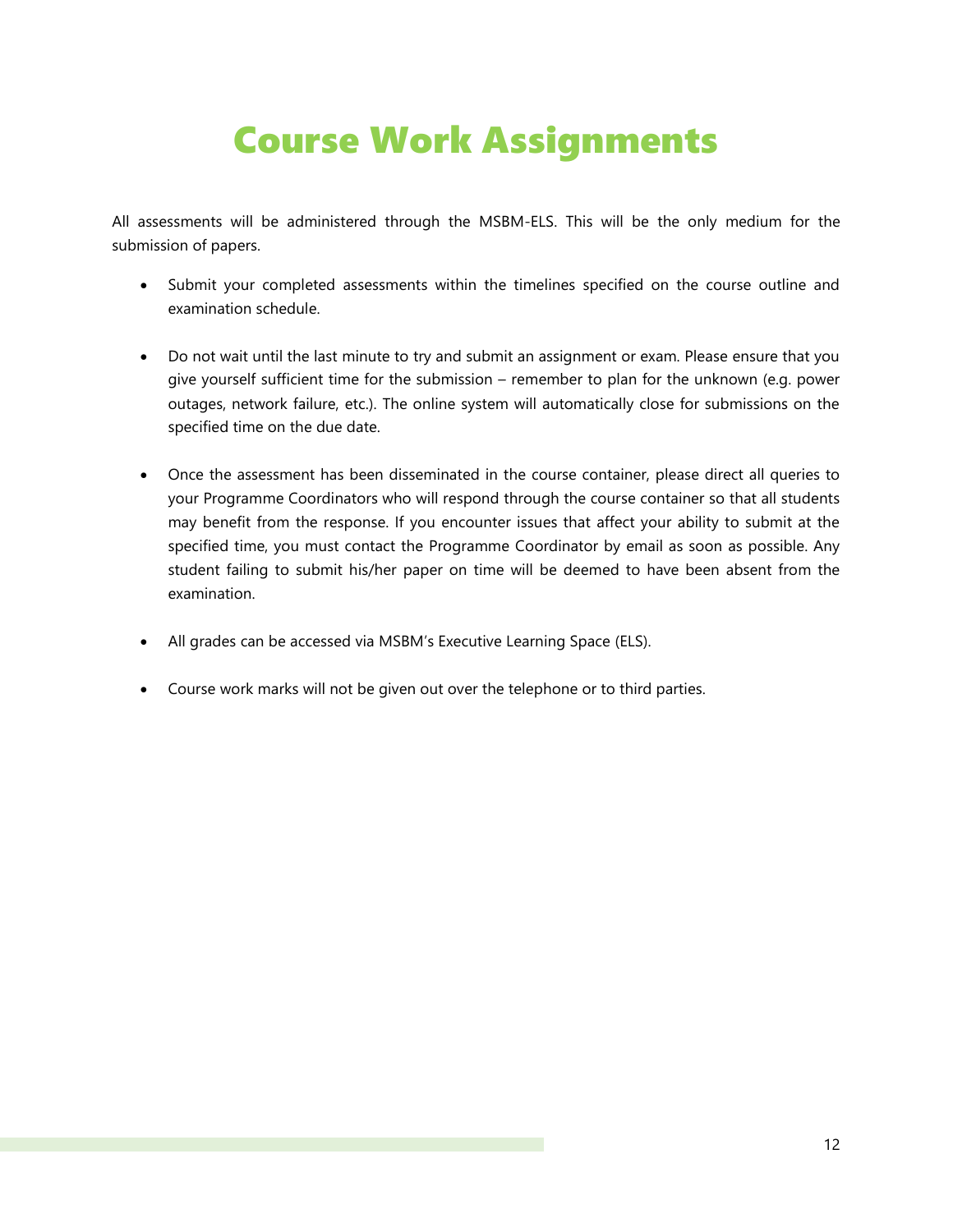# Examinations

A pass/fail list for each course offered during the semester will be placed on ELS within 4 weeks after the date of the examination for that course.

Final examination marks will not be given out to students who visit the office, to students who telephone or to third parties. If you wish to view your final mark for a course you must do so online (unofficial transcript).

In order to pass the course work or final examination a graduate student must receive a minimum mark of 50% out of 100%. **In order to pass a course you must pass both the course work and the final examination**. You must re-sit the section of the course (course work or final examination) you failed. If you fail both sections you must re-sit the entire course (course work and final examination). The following symbols are used to communicate examination results:

| Pass                                    |
|-----------------------------------------|
| <b>Fail Course Work</b>                 |
| <b>Fail Examination</b>                 |
| <b>Fail Examination and Course Work</b> |

Students who fail a course twice normally are asked to withdraw from the programme. However, if the Department is aware of extenuating circumstances why a student should be given a third attempt at an examination, a recommendation will be made to the Office of Graduate Studies and Research (upon the student's request for permission to sit the examination for a third time) for approval of the Board for Graduate Studies and Research. A graduate student, who is required to do an undergraduate course, must obtain a minimum mark of 50% out of 100% in order to receive a passing grade.

# Marking Scheme

The marking scheme for Higher Degrees is as follows:

| А  | 70-100 %    |
|----|-------------|
| B+ | $60 - 69$ % |
| в  | $50 - 59$ % |
| F  | $0-49%$     |

Where graduate students write undergraduate examinations for postgraduate credit those examinations shall be graded in accordance with the above scheme.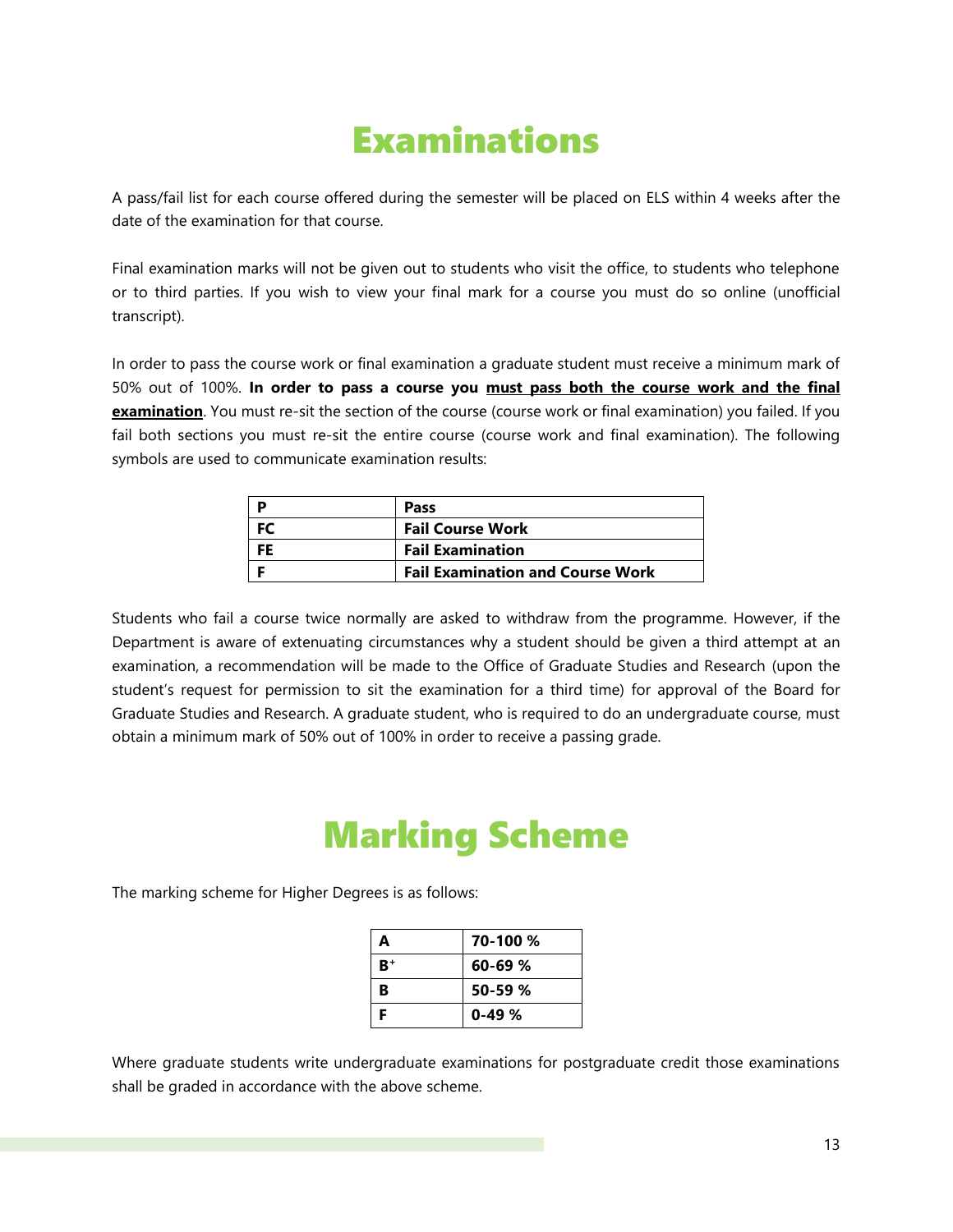# The Award of Distinction and of High Commendation

- 1. In taught master's degrees which require the submission of a project or research paper, a distinction is awarded to candidates who achieve an average of 70% or better (Grade A) in the written papers and a mark of 70% or better in the research paper or project report. *A candidate failing a course (including an elective course) required for the completion shall be ineligible for the award of distinction. Failure in a co-requisite course or in a qualifying course shall not exclude the student from receiving a distinction.*
- 2. In two-year programmes conducted entirely by course work, candidates, to qualify for distinction, must obtain a grade of "A" in at least 70% of the written papers and the average mark of all papers must not be less than 70%.

# Plagiarism

The unauthorized and/ or unacknowledged use of another person's intellectual efforts, ideas and creations under one's own name is regarded as a form of cheating. If a student is found guilty of plagiarism, the student will be awarded a fail grade in the course concerned and may also be subject to other disciplinary actions. Please note that all assessments that include essays will be submitted through TURNITIN by the lecturer.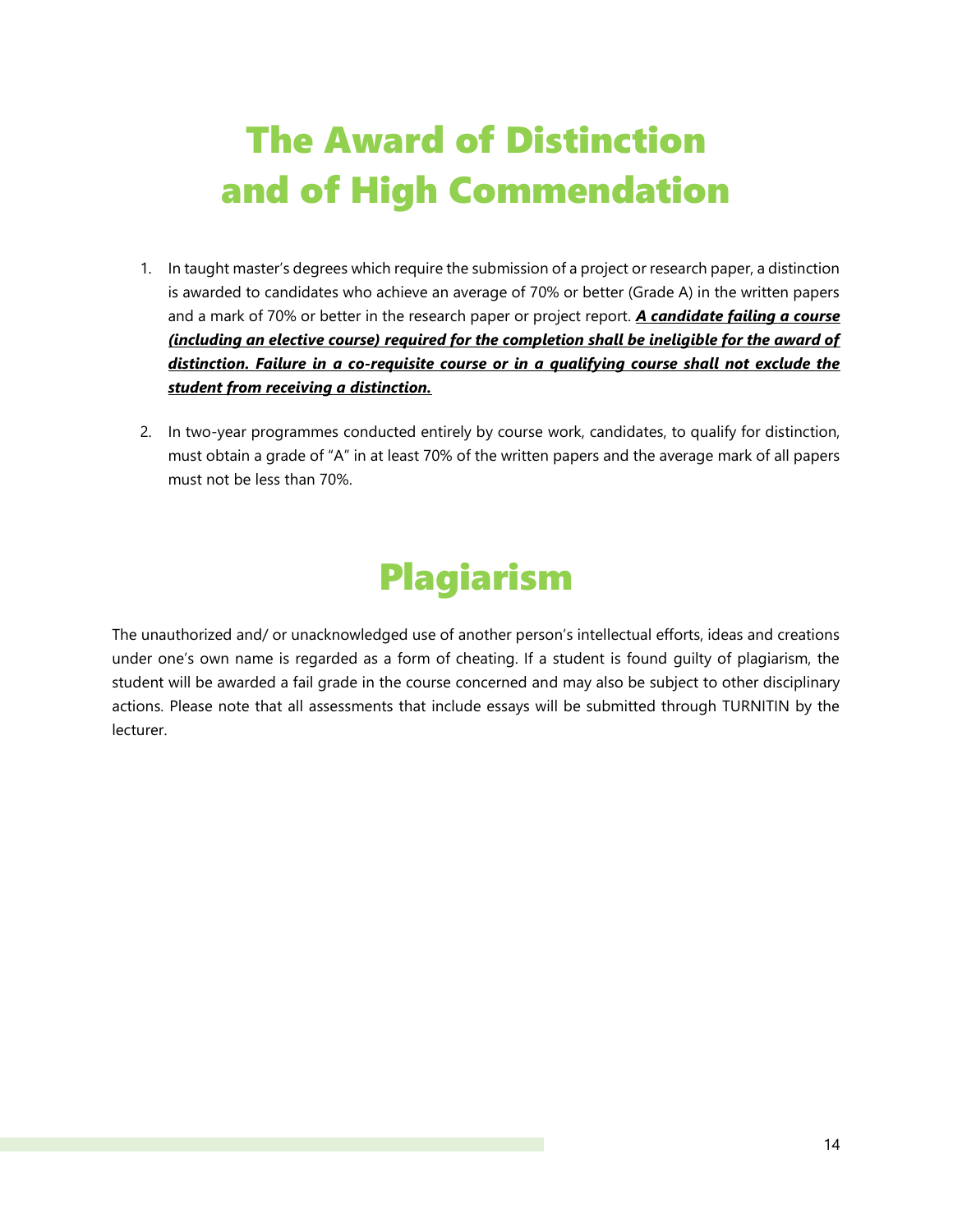# Graduate Course Work Accountability Statement

All students registered for postgraduate courses in the Faculty of Social Sciences, are required to attach a signed course work accountability statement to the front of any document submitted as a component of course work save that when course work consists of an invigilated examination no accountability statement is required and where the submission is entirely in electronic form, the student shall make an equivalent declaration electronically.

Learn More:

[https://www.mona.uwi.edu/postgrad/sites/default/files/postgrad/uploads/Graduate%20Coursework%20A](https://www.mona.uwi.edu/postgrad/sites/default/files/postgrad/uploads/Graduate%20Coursework%20Accountability%20Statement.pdf) [ccountability%20Statement.pdf](https://www.mona.uwi.edu/postgrad/sites/default/files/postgrad/uploads/Graduate%20Coursework%20Accountability%20Statement.pdf)



See Graduate Tuition Guidelines on the MSBM website for fees and schedule of payments: [https://www.mona.uwi.edu/msbm/sites/default/files/msbm/uploads/graduate\\_tuition\\_fees\\_2019-](https://www.mona.uwi.edu/msbm/sites/default/files/msbm/uploads/graduate_tuition_fees_2019-2020_upd_july2020.pdf) [2020\\_upd\\_july2020.pdf](https://www.mona.uwi.edu/msbm/sites/default/files/msbm/uploads/graduate_tuition_fees_2019-2020_upd_july2020.pdf)